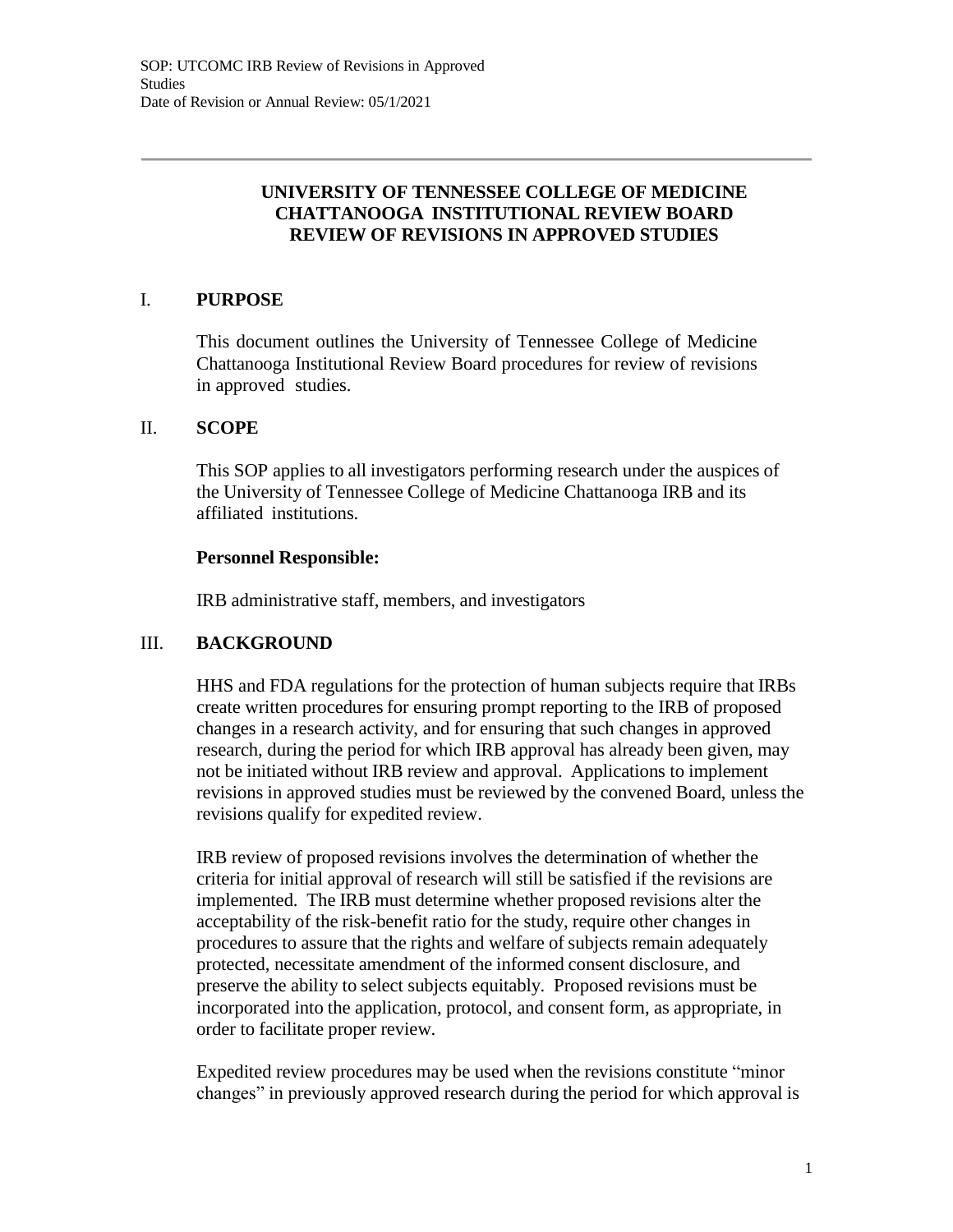authorized. Expedited review of revisions is also permitted for research studies that were initially approved on an expedited basis or as exempt, provided that the revisions do not alter the status of the study as either expedited or exempt. Under an expedited review procedure, the review may be carried out by an IRB Chairperson or one or more experienced reviewers designated by a Chairperson or Administrator to conduct the review. An experienced IRB staff member may review revisions that consist solely of changes in key study personnel listed on the study application. These reviewers may exercise the authority of the full Board, except that they may not disapprove the research.

The only exception to the requirement for prior IRB approval of revisions in research occurs when immediate changes in a study are necessary to eliminate apparent hazards to subjects.

#### **In Accordance With:**

**For studies approved under the revised Common Rule:** 45 CFR 46.108(a)(3)(iii); 45 CFR 46.108(b); 45 CFR 46.110; and

**For studies approved under the Pre-2018 Common Rule:** 45 CFR 46.103(b)(4)(iii); and

#### **For FDA-regulated studies:**

21 CFR 56.108(c); and 21 CFR 56.110

Conditions for IRB Use of Expedited Review **<http://www.fda.gov/ScienceResearch/SpecialTopics/RunningClinicalTrials/G> uidancesInformationSheetsandNotices/ucm118099.htm**

Expedited Review: Categories of Research that may be Reviewed Through an Expedited Review Procedure **<http://www.hhs.gov/ohrp/policy/expedited98.html>**

OHRP Guidance on Written IRB Procedures https:/[/www.hhs.gov/ohrp/regulations-and-policy/guidance/institutional](http://www.hhs.gov/ohrp/regulations-and-policy/guidance/institutional-)issues/institutional-review-board-written-procedures/index.html

*Compliance with this policy also requires compliance with state or local laws or regulations that provide additional protections for human subjects.*

#### IV. **PROCEDURES**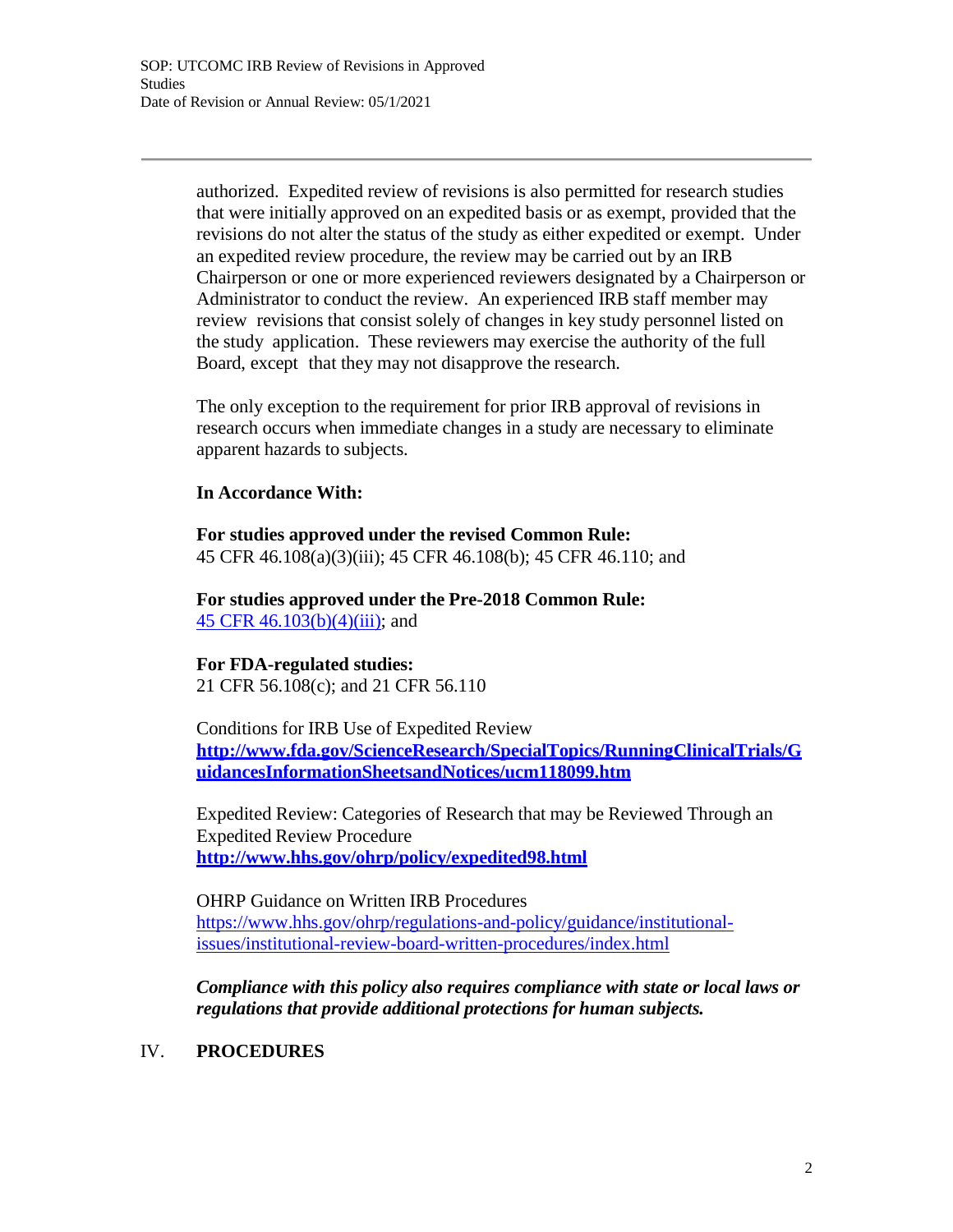- 1. For revisions of previously approved studies, the principal investigator will submit to the UTCOMC IRB through IRBNet the following documents:
	- a. Completed Form C: Change Request/Amendment application;
	- b. Complete copy of the original protocol (if applicable);
	- c. Revised protocol (if applicable);
	- d. Updated investigator's brochure and/or package insert (if applicable);
	- e. Revised delegation log (if applicable)
	- f. Revised informed consent document(s) (if applicable);
	- g. For studies approved by a central IRB, a copy of the approval letter; and
	- h. Other pertinent documents.

(The originals for each document being revised are accessible for comparison in a tab available to Board members at the time of their reviews.)

- 2. Upon receipt of a study revision application, the following procedures will be utilized:
	- a. The Form C application is reviewed by the IRB Administrator for determination of whether the application qualifies for expedited review.
	- b. If the study qualifies for expedited review, a Chair or other senior member of the IRB is assigned the responsibility for reviewing the application. If the revisions consist solely of changes in key study personnel listed on the study application, the IRB Administrator may review the revisions in lieu of a Board member.
	- c. The assigned reviewer(s) will review the application and consent documents according to applicable ethical principles, federal regulations and local IRB policies.
	- d. If the study revision does not qualify for expedited review, it will be placed on the agenda for the next convened meeting of the Board.
- 3. Revisions in previously approved research that may qualify for expedited review include, but are not restricted to, the following:
	- a. Amendments or modifications to a previously approved protocol/project descriptors that provide for a minor administrative or procedural change that does not alter or that decreases the risk to subjects;
	- b. Addition or modification of research activities that present no more than minimal risk to human subjects and involve only procedures listed in one or more of the categories outlined in 45 CFR 46.110 and 21 CFR 56.110.
	- c. Minor amendments or revisions to a previously approved consent form;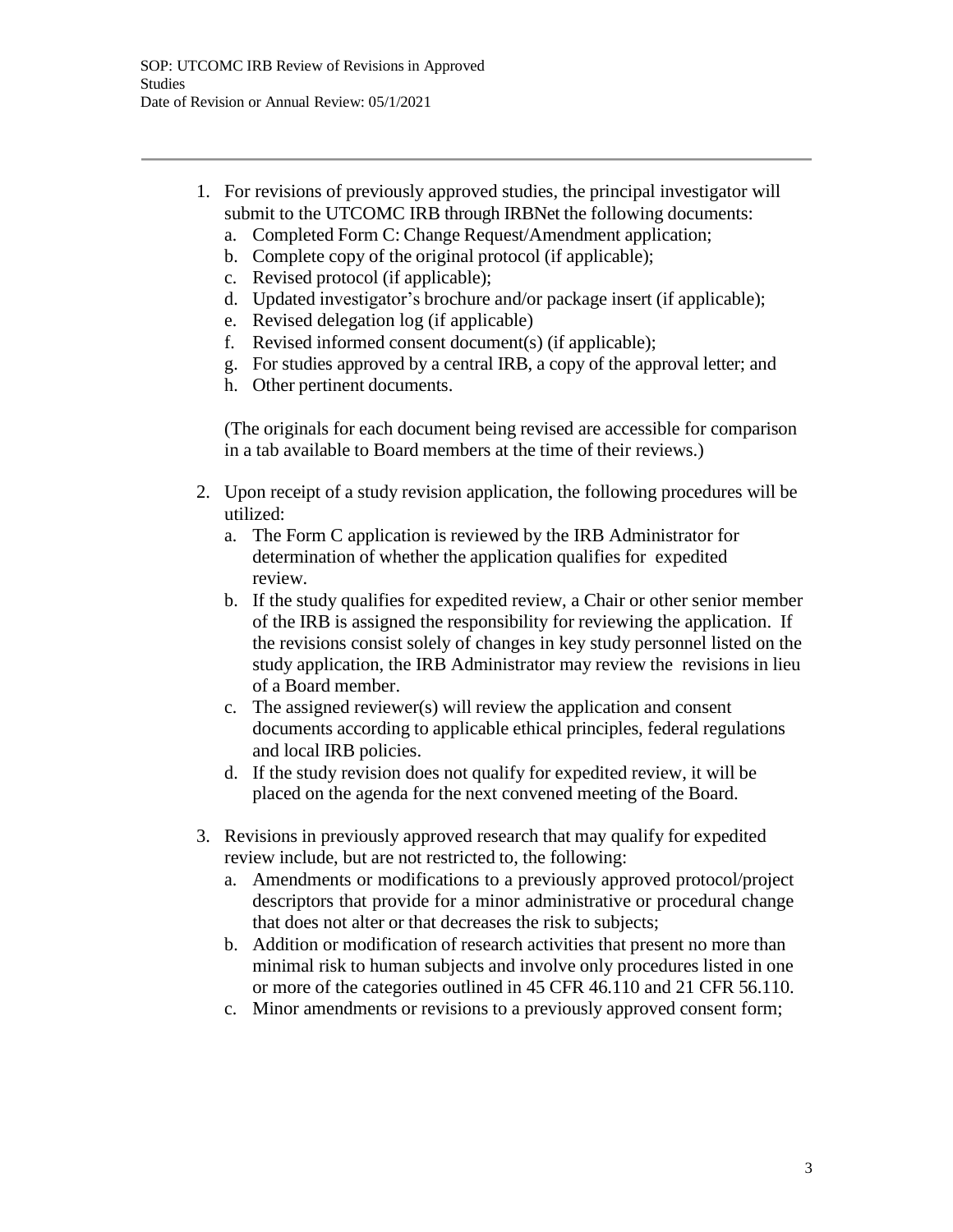- d. Change of an investigator who will conduct the study protocol, provided such individual has standing as a faculty member, resident or fellow, and is otherwise qualified to conduct the study; and
- e. Non-English translations of informed consent documents submitted after initial approval.
- 4. Based on its review of the information submitted for full board review with the revision application, the IRB will vote separately on each revision application and take one of the following actions:
	- a. Approve the revisions without provisos;
	- b. Approve the revisions pending response to administrative provisos;
	- c. Defer approval of the revisions pending resolution of substantive conditions requiring further review by the full board or convened IRB;
	- d. Disapprove the proposed revisions.
- 6. Approval pending response to administrative provisos will only occur when the full board or convened IRB stipulates specific revisions requiring simple concurrence by the investigator. The investigator must respond to the provisos specified by the full board or convened IRB within 60 days of the IRB meeting. If the investigator misses the deadline, the IRB will consider the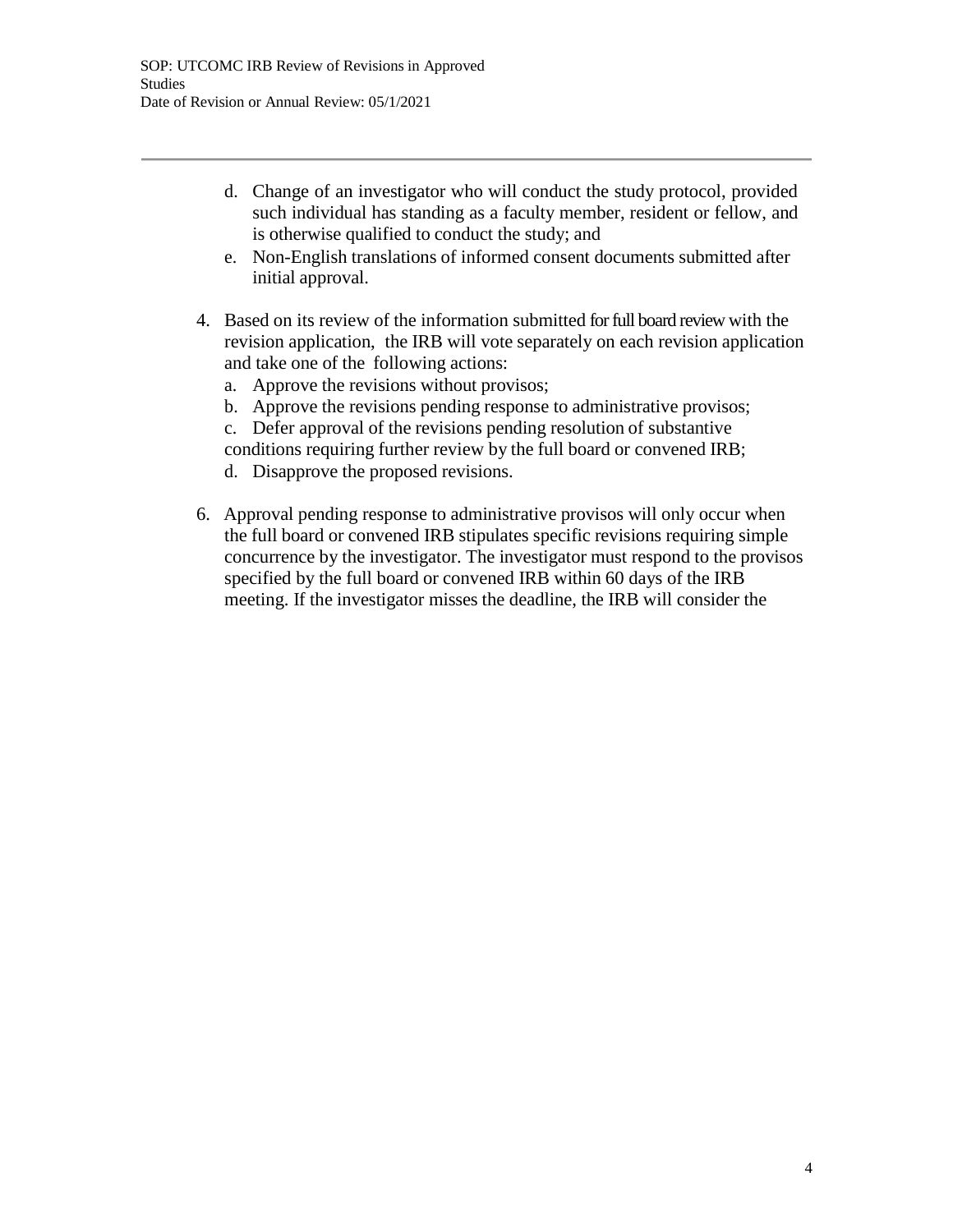study/project inactive and reactivation may require re-submission of the revision application for review by the full board or convened IRB. An IRB Chair, or the IRB Administrator will review the responsive materials from the investigator required by the IRB, and determine whether the provisos stipulated by the IRB have been satisfied.

- 7. Deferral of approval pending satisfaction of full board conditions will apply to applications for which the IRB requires the investigator to address substantive issues raised in the IRB deliberations. Subsequent review and approval by the full board or convened IRB will be required.
- 8. A copy of all correspondence concerning the revision will be kept in the electronic IRB files for the study.
- 9. For full board revisions, the IRB meeting minutes will document the following:
	- a. Separate deliberations, actions, and votes for each protocol submitting a Form C: Change Request/Amendment;
	- b. The vote on all IRB actions including the number of members voting for, against, and abstaining, recorded in a manner that documents the continued existence of a quorum, with the votes recorded using the following format: Total = 15, Vote: For-14, Opposed-0, Abstained-1; ([Name] was not present for the deliberation or vote as he/she has a [conflict of interest briefly described]). and
	- c. Conditions of approval or reasons for deferral for each action taken by the IRB.
- 10. For revisions reviewed under an expedited review procedure, the satisfaction by the investigator of conditions for IRB approval, including the date when an IRB Chair or the IRB Administrator that all conditions of IRB approval have been satisfied, will be placed on the electronic meeting agenda and sent electronically to Board members before the Board meeting each applicable week when the agenda is finalized.